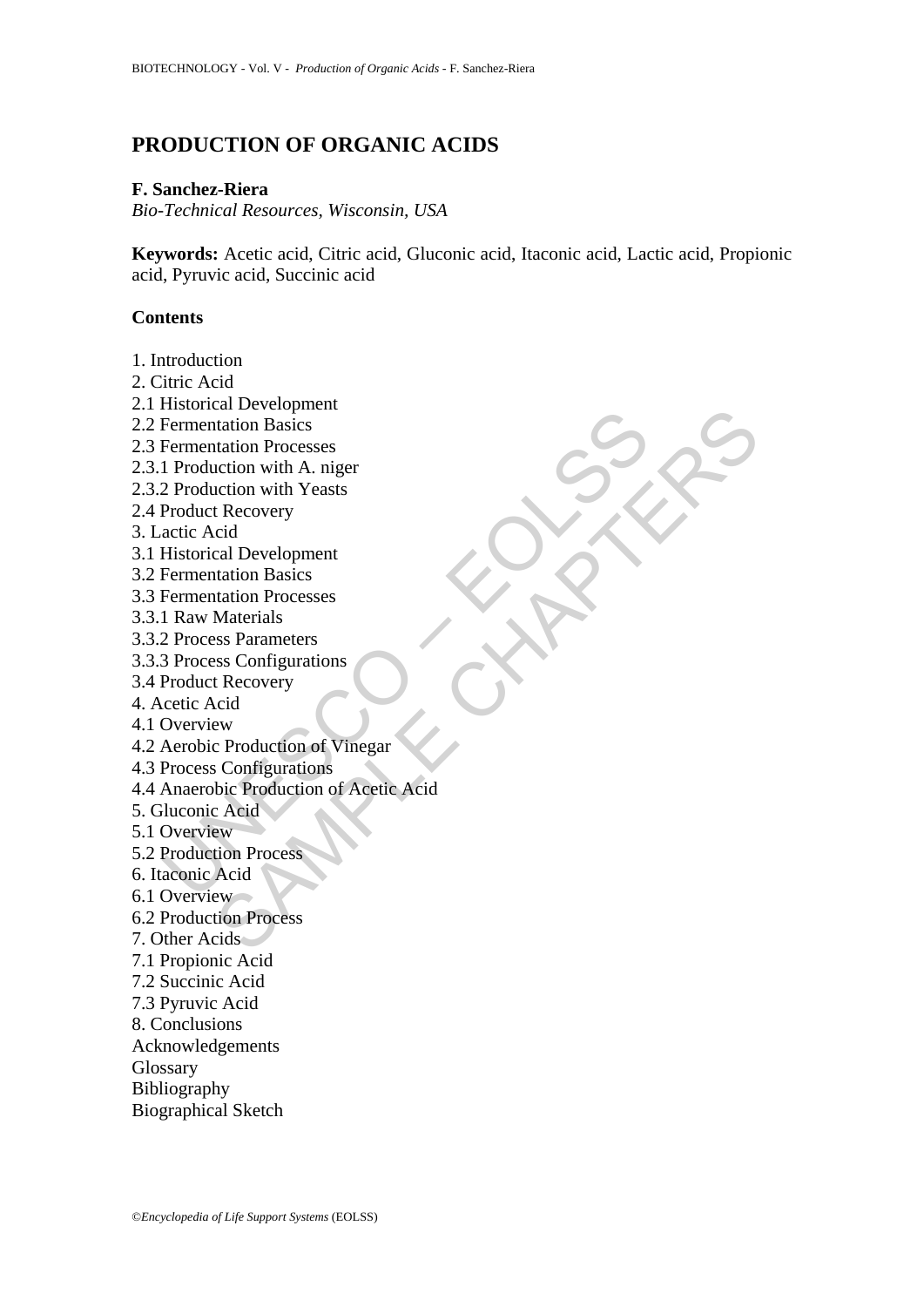# **Summary**

The microbial production of several organic acids of industrial importance is discussed. Organic acids constitute a significant portion of the fermentation market in the world, and microbiological production is an important economic alternative to chemical synthesis for many of them.

Acids are treated individually. The most remarkable aspects of the biochemistry of the producing organisms, most common processes and key process parameters are discussed in each case. Information about the most recent advances presented in patents and published studies are also included.

Citric, lactic, gluconic, and itaconic acid are currently produced by fermentation. Microbial production of acetic acid is important for food applications, in the form of vinegar. Propionic, succinic, and pyruvic acid are not currently being produced commercially by fermentation, but have significant potential for future manufacture by this route.

# **1. Introduction**

robial production of acetic acid is important for food applications<br>gar. Propionic, succinic, and pyruvic acid are not currently<br>mercially by fermentation, but have significant potential for future<br>rotations anic acids are Evaluation of acetic acid is important for food applications, in the formulation of acetic acid is important for food applications, in the formulation, executive, and pyrruvic acid are not currently being production of ace Organic acids are broadly distributed in nature, and humans have used them in their natural sources since early ages. Fermentation processes that involve the production of acetic and lactic acid have been used in food preparation for centuries. Industrial production with the microbiological route was started when the acids were identified as the main product in known fermentation processes. During the first half of the twentieth century, advances in chemical synthesis offered new manufacturing procedures that became economically competitive and replaced many fermentation processes. The situation changed in the 1990s, when further developments in the biotechnology field, environmental pressures and the vertical integration of the fermentation and corn processing industries resulted in much improved economics for the biological route.

The production of organic acids discussed here includes those which are currently manufactured by fermentation in large quantities or which offer potential for future developments.

# **2. Citric Acid**

# **2.1 Historical Development**

Citric acid (2-hydroxy-1,2,3 propanetricarboxylic acid,  $C_6H_8O_7$ ) is widely distributed in plant and animal tissues and fluids. It occurs in rather high concentrations in citrus fruits, but is ubiquitous in nature as an intermediate in the Krebs cycle, whereby carbohydrates are oxidized to carbon dioxide.

It was first isolated from lemon juice in 1784, and its commercial production started in England in 1826 from Italian made calcium citrate. At the beginning of the twentieth century, Italy had a virtual monopoly with a production of about 10 000 tons. In 1893, Wehmer observed that citric acid was produced by some species of *Penicillium* when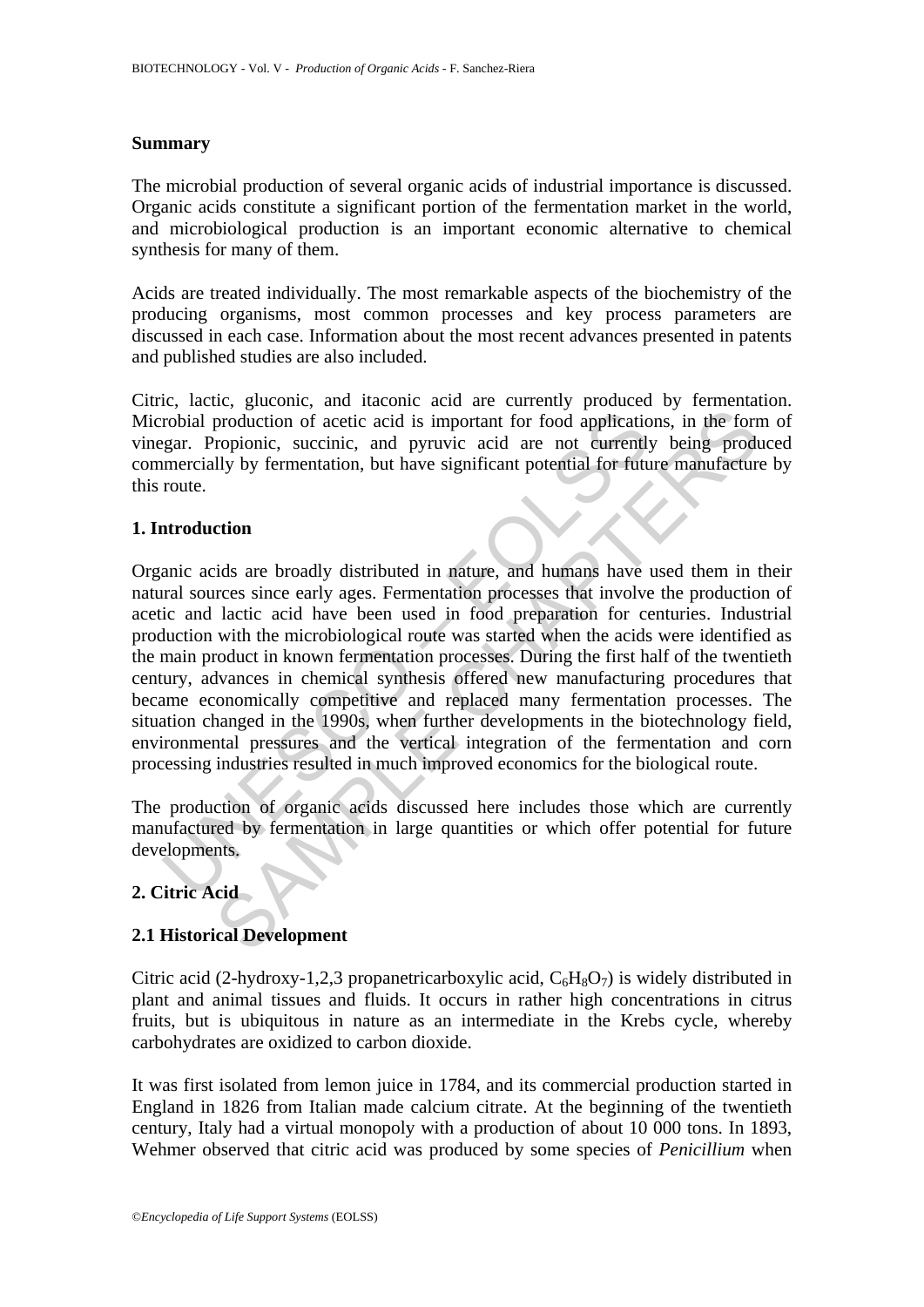grown on sugar solutions, but his attempts to establish a manufacturing process by fermentation were unsuccessful. The 1917 discovery of citric acid producer strains of *Aspergillus niger*, which could grow at pH values around 2.5 to 3.5, led to the first commercial production by fermentation.

Plants were opened in Belgium in 1919 and the US in 1923. Several plants using the surface process were started in other countries, and in about 10 years around 80% of the citric acid was produced by fermentation.

Intense research led to the development of the submerged process, which was applied industrially after the Second World War. More efficient strains, cheaper medium and better control conditions have resulted in great process improvements, but research in the field continued through the years.

Several yeast strains have been identified for the production of citric acid from both carbohydrates and hydrocarbons. However, production from the latter has not been economically viable.

By 1997 the global capacity was estimated at 840 000 tons per year; demand has been increasing at a 5% rate from 1988 to 1997 and an average 3.5% growth is expected until 2002.

 In the last few years the citric acid business has been mostly consolidated in large producers back-integrated to raw materials. While production has also increased in China and India, their capacities are still much lower than that of international companies.

eral yeast strains have been identified for the production of cit<br>oblydrates and hydrocarbons. However, production from the la<br>omically viable.<br>1997 the global capacity was estimated at 840 000 tons per year<br>easing at a 5% The main application of citric acid (70%) is in the food and beverage industry, as the most versatile and widely used acidulant. Its pleasant taste, high water solubility, and property of enhancing flavors have affirmed its application in this market, which has been largely responsible for the increases in citric acid demand.

and hydrocarbons. However, production of citric acid from last strains have been identified for the production of citric acid from lly viable.<br>If wiable, a global capacity was estimated at 840 000 tons per year; demand has A buffering capacity and the ability to form complexes with heavy metals have driven the application of citric acid and several of its salts in the pharmaceutical and chemical processing industry as sequestering agents. The remaining demand is distributed as follows: 18% in detergents and cleaners, 6% in pharmaceuticals and cosmetics and 6% in industrial and chemical processing uses.

# **2.2 Fermentation Basics**

The excretion of citric acid is not a normal phenomenon for microorganisms, but it can accumulate in very large quantities when certain bacteria, yeast, and fungi are grown under particular constraints.

Appreciable accumulation is the result of severe irregularities in the metabolism caused by genetic deficiencies or by metabolic imbalances. The definition of the appropriate conditions to maximize citric acid yield and concentration varies widely depending on the strain in use and the main carbon source.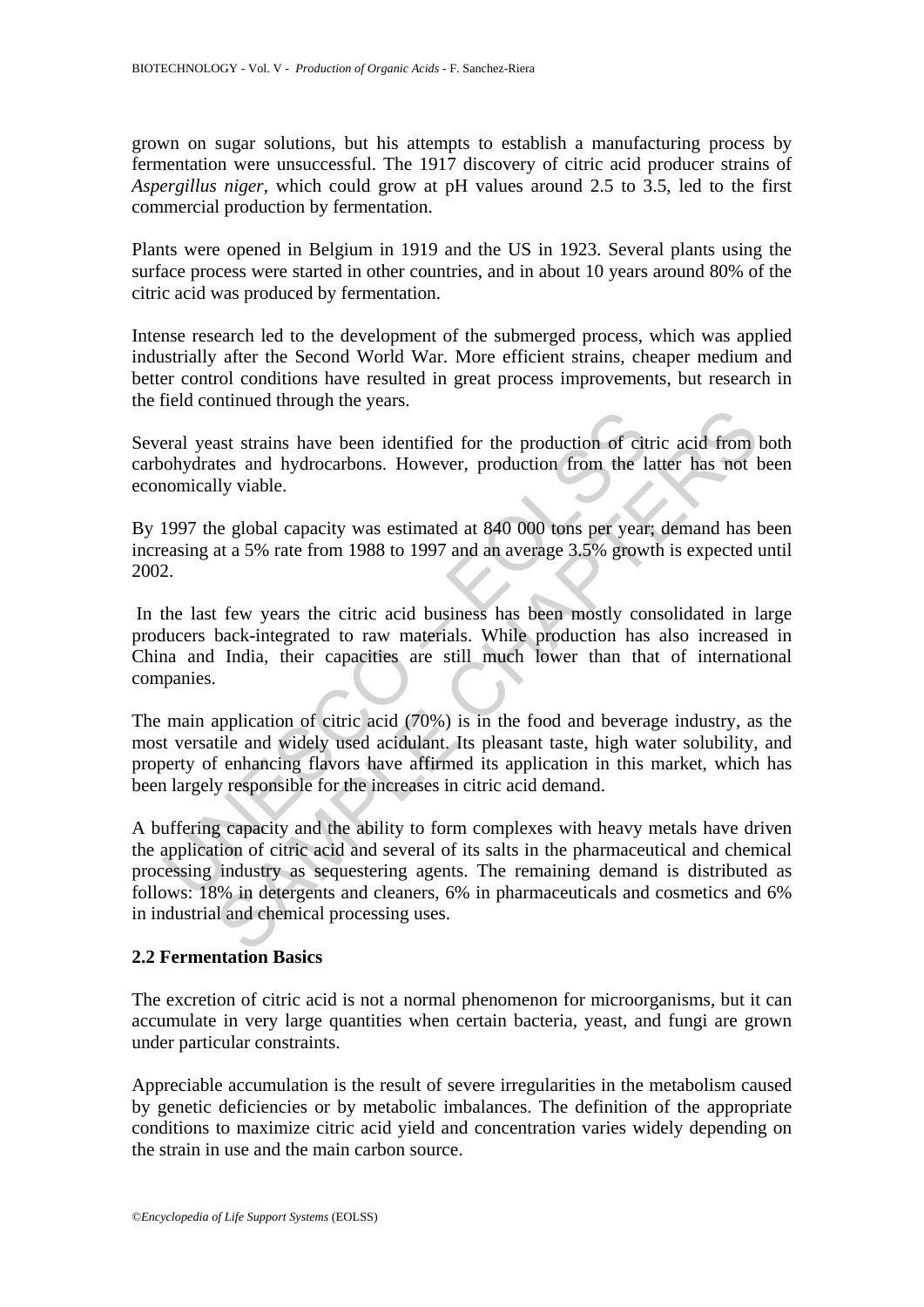

Figure 1. Metabolic relationships of citrate metabolism from carbohydrates or nalkanes.

The basic metabolic sequences related to citrate metabolism are well established, as shown in Figure 1. However, the regulation of the pathway and the main points that control citrate accumulation are still subject to debate, because different conclusions have been reached in numerous studies. Among the reasons for this is the fact that many studies have used different strains and conditions, and that there is evidence that indicates that more than one set of conditions can lead to citric acid accumulation.

*A.niger* forms citric acid from glucose viaglycolytic catabolism to two moles of pyruvate and their subsequent conversion to oxaloacetate. Citrate synthase then condenses oxaloacetate with acetyl CoA to form citrate. The presence of the enzymes of the tricarboxylic acid cycle has been demonstrated in this organism under various conditions. For citric acid to accumulate, an imbalance between the metabolic flux in the glycolytic pathway and the tricarboxylic cycle must occur. This imbalance has been detected as an increase in the flux through glycolysis with high activity of the glycolytic enzymes due to culture conditions. A key step in the process is the synthesis of oxaloacetate by an anaplerotic carbon dioxide fixation catalyzed by pyruvate carboxylase, which is induced in the presence of high carbohydrate concentrations. This enzyme and citrate synthase produce an accumulation in the cellular concentration of citric acid. Some authors suggest that in the stages of production of citric acid, the tricarboxylic cycle is restricted at isocitrate dehydrogenase. But the nature of the regulation of overproduction and accumulation of citric acid is still unclear, because several different mechanisms have been proposed and the existing evidence is not enough to confirm a single one. When yeasts produce citric acid from alkanes, these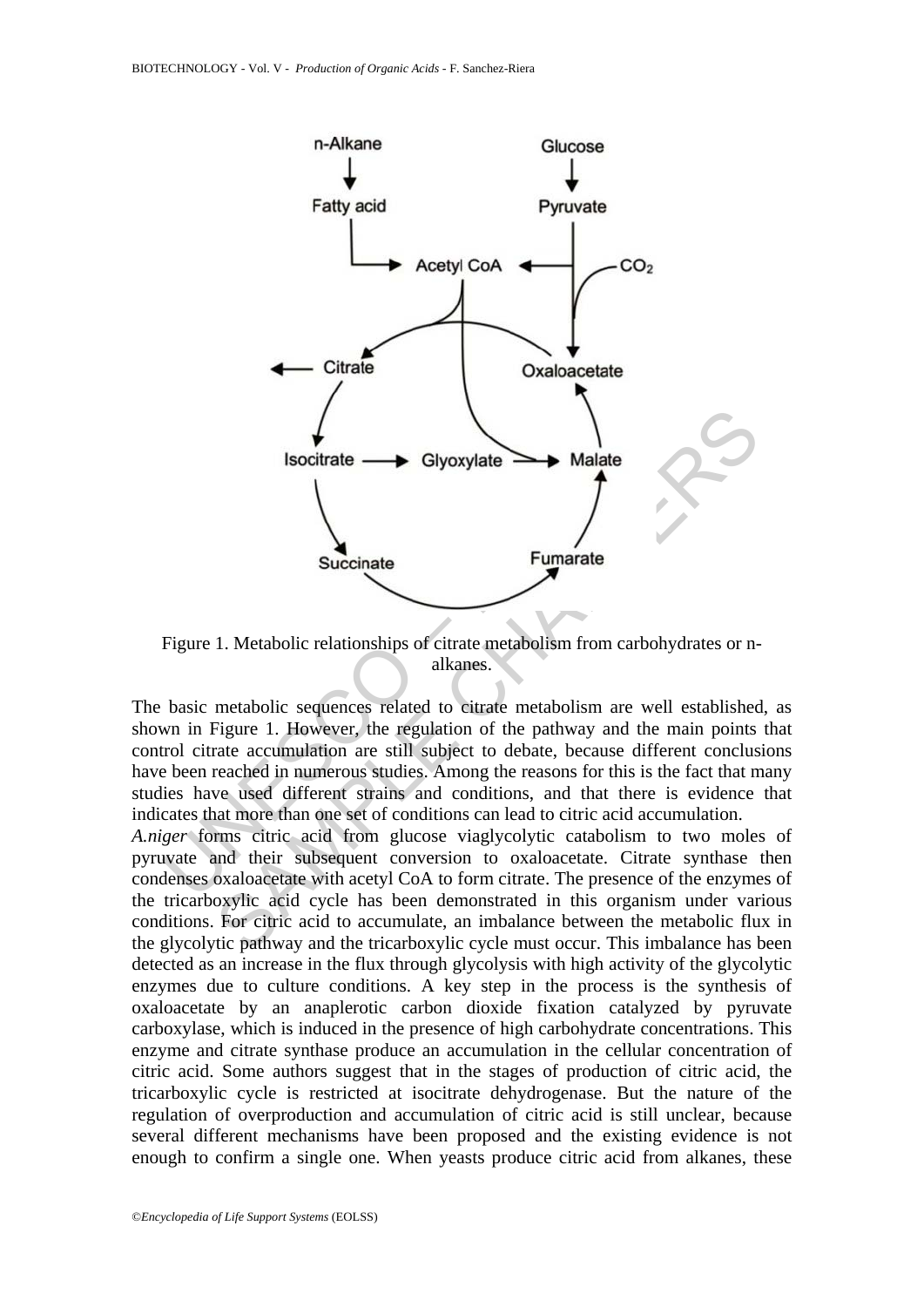compounds are converted by ß-oxidation to acetyl CoA, which combines with oxaloacetate to produce citrate. The anaplerotic glyoxylate cycle replenishes oxaloacetate (see *Cell Thermodynamics and Metabolism*).

Even though a large number of microorganisms can produce citric acid, the fungus *Aspergillus niger* has remained as the organism of choice for commercial production. In the last few years, production with the yeast *Yarrowia lipolytica* (asexual form *Saccharomycopsis*, formerly *Candida*) has increased significantly. Some other organisms include *A. wentii, A. carbonarius, A. aculeatus, A. awamori, Candida tropicalis, C. oleophila, C. guilliermondii*, and *C. citroformans*. A significant effort has been devoted to obtain strains with higher yields and better production efficiency, but the strains actually used in manufacture and the selection methods for strain improvements have been kept secret, and information about them is not generally available. Cell improvements for citric acid production through gene cloning and expression are not straightforward because, in general in these long pathways, the contribution of a single enzyme has very limited success in increasing overall productivity. Limitations and improvements are rarely based on a single step, and the regulatory enzymes may be less important to the overall productivity of the organism than the processes of uptake of substrate or excretion of the acid.

### **2.3 Fermentation Processes**

Different fermentation processes have been developed for the different strains and carbon sources. *A. niger* and *Y. lipolytica* are used in commercial processes. Surface and submerged methods have been used with *A. niger* and either carbohydrates or n-alkanes can be the carbon source in processes using yeasts.

# **2.3.1 Production with A. niger**

lable. Cell improvements for citric acid production through<br>ression are not straightforward because, in general in these left<br>induction of a single enzyme has very limited success in<br>the littivity. Limitations and improve Solution that the section of a single enzymon more and more and transmit of the single enzymon and introvements for citric acid production through gene cloning are not straightforward because, in general in these long pat In order to achieve abundant excretion of citric acid, the growth of the strain must be restricted. High sugar concentrations favor high glycolytic flux, but limitations in either nitrogen or phosphorous are required as well as very low levels of certain heavy metals, including iron and manganese. Various media have been described in the literature, and the general requirements for production with *A. niger* can be summarized as follows: high level of a carbon source (60-240g  $I<sup>-1</sup>$ ), low level of a nitrogen source (2-3g  $I<sup>-1</sup>$ ), low level of a phosphate source  $(1.5-3.0g \text{ } l^{\text{-}1})$ , deficiency of manganese  $(<0.000001g \text{ } l^{\text{-}1})$ , low level of iron (<0.0013g l<sup>-1</sup>), low level of zinc (0.00025g l<sup>-1</sup>), high aeration and low pH (2 or 3).

Beet and sugar cane molasses and glucose syrups are the main carbon sources utilized industrially. The composition of the molasses is variable and testing and pre-treatments are required. The main problem is related to the levels of zinc, iron, magnesium, and manganese. The manganese concentration is of critical importance in the process as it has been demonstrated that this ion regulates several enzymes, including those related to citric acid export. Control of the level of trace metals is achieved by addition of sodium or potassium ferrocyanide. The optimum addition level must be above that needed to chelate the metals; these compounds may also contribute to a certain degree of growth inhibition. Trace metal levels can also be reduced by ion exchange, but this is only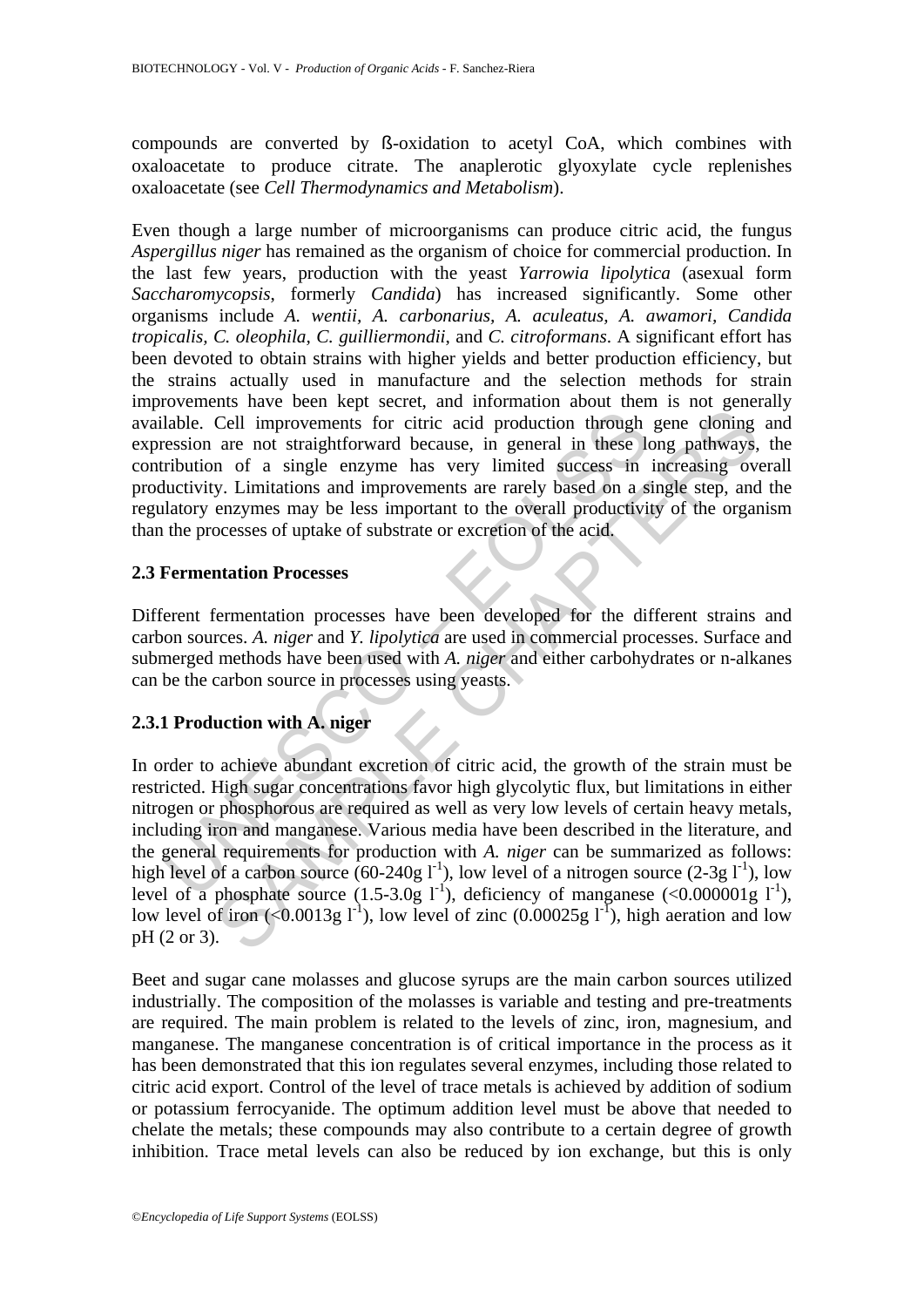applicable to substrates with low salt concentrations, such as corn syrups. Optimum mineral combinations and strains resistant to metal level regulation have been pursued.

Either nitrogen or phosphate limitations favor citric acid production. Nitrogen sources such as ammonium sulfate and ammonium nitrate are commonly used in concentrations between 1 to 3g  $I<sup>-1</sup>$ . The type and concentration of the nitrogen source affect cell growth and citric acid formation. Phosphate content is more important in fermentations where the trace metal concentration is not tightly controlled, but low phosphate levels are usually recommended. Magnesium is required both for growth and citric acid production. Other nutrients such as lower alcohols (methanol and ethanol) and lipid materials in vegetable oils have been shown to increase citric acid production. The effect of alcohols is related to trace metal concentrations, and they can be inhibitory when used with purified substrates.

First industrial process was the surface one, which is still employe<br>simpler to operate, has lower energy costs than submerged pre<br>itive to the trace metals composition. However, it is much more lat<br>eleilum is grown as a the process was the surface one, which is still employed in some case<br>the to to perate, has lower energy costs than submerged processes and is<br>is the trace metals composition. However, it is much more labor intensive.<br>is The first industrial process was the surface one, which is still employed in some cases as it is simpler to operate, has lower energy costs than submerged processes and is less sensitive to the trace metals composition. However, it is much more labor intensive. The mycelium is grown as a surface mat in a large number of shallow trays (see *Microbial Cell Culture*). The carbohydrate source is diluted to 15%, pretreated, and the pH is adjusted to between 5 and 7 to allow the spores to germinate. The medium is then sterilized and pumped into the trays. The culture is inoculated with spore suspensions. Air is blown through the fermentation chamber, where temperature is maintained at 30°C and humidity between 40 and 60%. Aeration supplies the oxygen requirements and also removes the heat generated. As the fermentation progresses, the pH decreases to about 2.0. The fermentation is completed in between 7 and 15 days with yields around 70%. The fermented liquor is separated from the mycelium for further processing.

The submerged process is the most commonly used either in stirred tank reactors or tower fermentors. The process is run in batch. Fermentors are equipped with aeration systems capable of maintaining high dissolved oxygen levels, which is critical for high citric acid production. Medium preparation involves the dilution of the carbon source to between 15 and 27% and also the pre-treatment procedures to eliminate manganese and reduce the level of the other critical trace metals. Different combinations of metal concentration and pre-treatments have been described and patented, and there is not a unique set of acceptable conditions. Initial pH values are between 2.5 to 3.0; fermentation temperature is between 28 and 35°C; inoculation is performed with spores or with preculture mycelia in a 1:10 ratio. The characteristics of the inoculum and of the medium influence the culture morphology, which impacts citric acid yield. The formation of small pellets with a smooth and hard surface results in a broth with lower energy requirements and better mass transfer characteristics. The fermentation runs from 5 to 10 days depending on the process.

Fed-batch and even continuous processes have been proposed (see *Microbial Cell Culture*). As accumulation of citric acid is only partially growth associated, the continuous process is less efficient and fed-batch processes do not support significant enough gains to become standard. Because of the dissociation between growth and production, the use of immobilized mycelia has been attempted in several laboratories.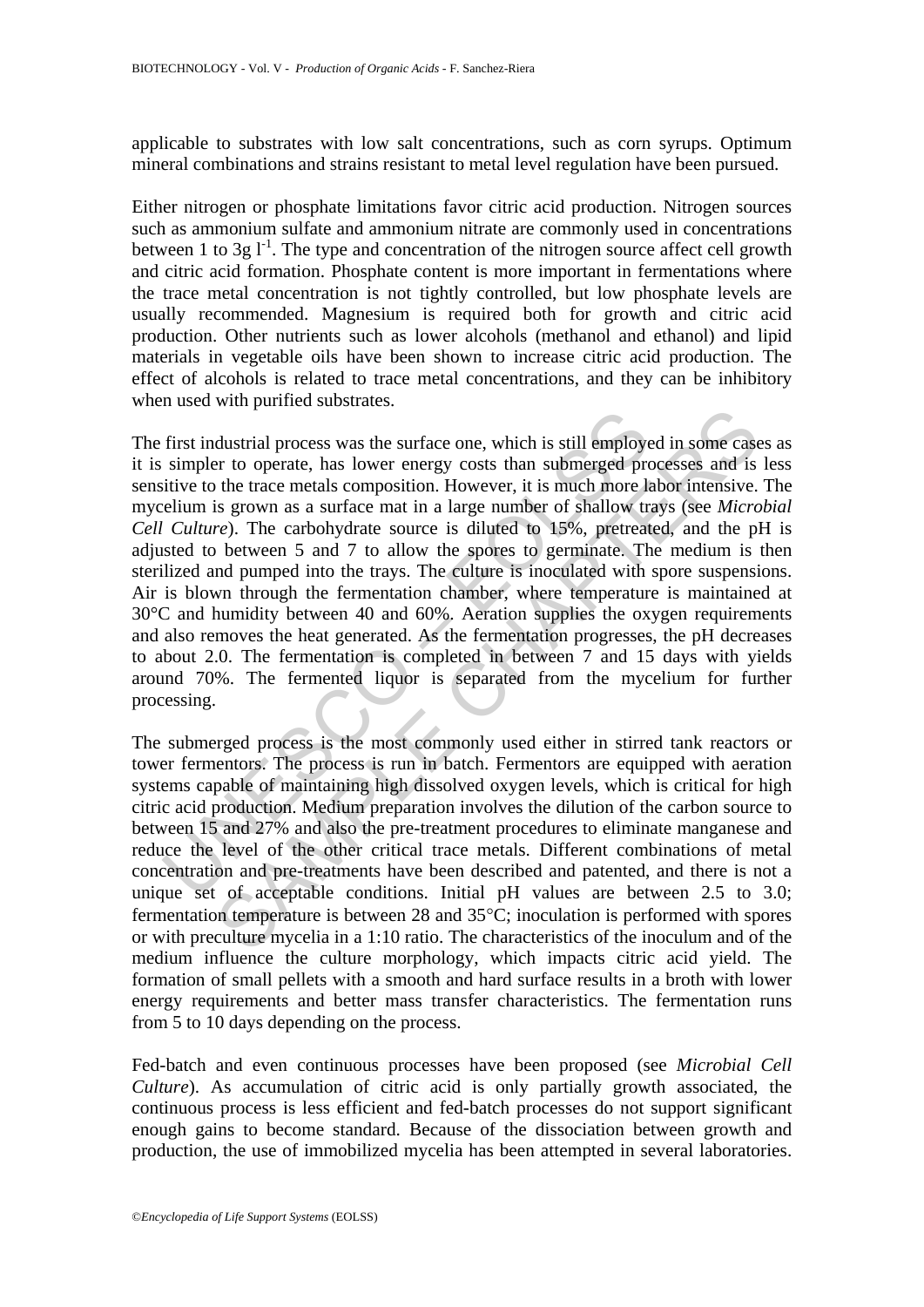Mycelium has been immobilized in alginate beads, collagen, and polyurethane foam. Productivity rates are still too low and the process is too cumbersome to be of industrial interest. The increase in the available knowledge about fermentation conditions, and the development of more accurate models that support better controlled fermentations, have resulted in more significant improvements than these process configurations.

The simplest process for the production of citric acid is the solid state one known as Koji process (see *Food Fermentation and Processing*). It was initially developed for the use with solid raw materials (sweet potato fibrous residues, rice, and wheat bran). Several new studies have applied the process to different waste materials such as fruit pomace and sugar cane residues. The carbohydrate source is soaked with water to about 70% moisture, sterilized, placed in trays, and inoculated with conidia of *A. niger*. The starch is hydrolyzed by amylase produced by the fungus and converted to citric acid in from 4 to 5 days. This process is primarily considered to satisfy small demands for citric acid in decentralized economic systems.

# **2.3.2 Production with Yeasts**

In the control of states.<br>
A 4 to 5 days. This process is primarily considered to satisfy small<br>
in decentralized economic systems.<br>
2 **Production with Yeasts**<br>
2 **Production with Yeasts**<br>
2 **Production with Yeasts**<br>
2 **Pr** days. This process is primarily considered to satisfy small demands for c<br>days. This process is primarily considered to satisfy small demands for c<br>entralized economic systems.<br>
uction with Yeasts<br>
of citric acid with yea Production of citric acid with yeasts is also applied commercially. Yeast cells can tolerate higher initial concentration of sugar, have a higher fermentation rate and are insensitive to metals, which reduces the pre-treatments required. Several processes using different strains have been patented. Production with yeast is always performed in a submerged culture. The original process, patented in 1968, controlled the pH of the fermentation above 5.5 with addition of calcium carbonate. In some later processes, the pH was allowed to fall to values between 3 and 4 after cell growth. Several yeast genera were proposed for citric acid production, with most emphasis in various species of *Candida*. The main disadvantage of the use of yeasts is the formation of isocitric acid as a by-product, but various additives have been tested to reduce its production. The use of halogen-substituted alkanoic mono or di-substituted acids, lead acetate and other substances has been patented, and many mutant strains with reduced isocitrate production have been selected. An osmophilic strain that can convert sugar concentrations as high as 28% without pre-treatment of the molasses has also been patented.

The production of citric acid from n-alkanes was developed as an alternative when hydrocarbons were a cheap carbon source. A process using *Yarrowia lipolytica* was able to achieve more than 200g  $I^{-1}$  citric acid using  $C_{14}$ - $C_{16}$  n-paraffins. A final pH between 2 and 3 allowed for the recovery of the free acid without the need to produce a salt. The fermentation was completed in about 6 days. The system is not being used commercially because it cannot compete economically with the utilization of carbohydrates.

# **2.4 Product Recovery**

Citric acid cannot be recovered directly from the fermented liquor by crystallization because of excess of impurities. In the classic protocol, citric acid is precipitated as calcium citrate by the addition of lime. The washed precipitate is treated in aqueous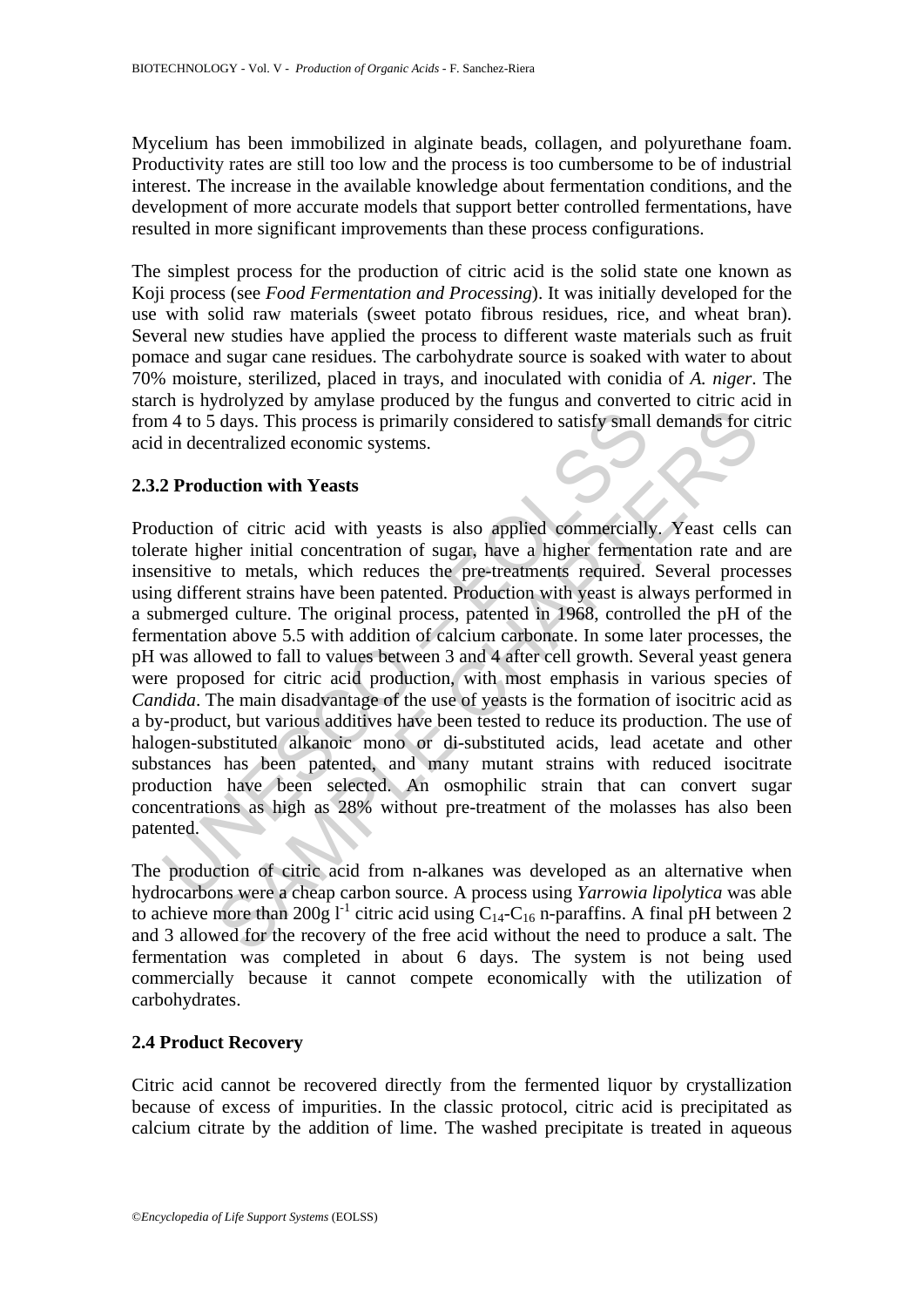suspension with  $H_2SO_4$ , yielding gypsum as a by-product. The citric acid solution is concentrated by vacuum evaporation and crystallized at low temperatures.

Solvent extraction can also be applied with the advantage of avoiding the formation of gypsum. Different solvents can be used; the extraction step is usually carried out at low temperature and the solvent is stripped with hot water. A mixture of n-octyl alcohol and tridodecylamine has been recommended for citric acid used in food and drug applications.

Some other recovery techniques have been studied and patented. They include the combination of membrane filtration with adsorption resins, the use of different anionic exchange resins and the application of electrodialysis. The main objective of these studies has been the development of economic recovery processes that eliminate the formation of gypsum and reduce the environmental impact of citric acid manufacture.

# TO ACCESS ALL THE **26 PAGES** OF THIS CHAPTER, Visit: http://www.eolss.net/Eolss-sampleAllChapter.aspx

#### **Bibliography**

- - -

Demain A. and Solomon N., eds. (1985). *Biology of Industrial Microorganisms,* pp. 143–184, 359–397. Menlo Park, CA: The Benjamin/Cummings Publishing Co. [General biology of Lactic, Acetic, Popionic bacteria and Aspergillus.]

Grewal H. S. and Kalra K. L. (1995). Fungal production of citric acid. *Biotechnology Advances* **13** (2), 209–234.

mation of gypsum and reduce the environmental impact of eitric action<br>
TO ACCESS ALL THE 26 PAGES OF THIS CHA<br>
Visit: http://www.eolss.net/Eolss-sampleAllChapte<br>
iography<br>
ain A. and Solomon N., eds. (1985). Biology of Ind CALCESS ALL THE 26 PAGES OF THIS C[HAP](https://www.eolss.net/ebooklib/sc_cart.aspx?File=E6-58-05-03)TER,<br>
The same and reduce the environmental impact of eitric acid manufacture<br>
Suppose and Figure 20 PAGES OF THIS CHAPTER,<br>
Visit: http://www.eolss.net/Eolss-sampleAllChapter.aspx<br>
or Kharas, G, Sanchez-Riera, F., and Severson, D. (1994). Polymers of lactic acid. In *Plastics from Microbes* (ed. D. Mobley). Cincinnati, OH: Hanser Publishers. pp. 93–103. [Detailed description of lactic acid fermentation, existing processes and production of polylactates.]

Mattey M. (1992). The production of organic acids. *Critical Reviews in Biotechnology* **12**(1/2), 87–132.

Moo-Young, M., ed. (1985). *Comprehensive Biotechnology*, Vol. 3. Elmsford, NY: Pergamon Press. pp. 665–778. [Detailed information on production of citric, lactic, acetic,gluconic, itaconic and propionic acids.]

Nagodawithana T. W. and Reed G., eds (1998). *Nutritional Requirements of Commercially Important Microorganisms*. Milwaukee, WI: Esteekay Associates. pp. 236–297. [Up to date review of nutritional information for microorganisms that produce citric and lactic acids.]

Norton S. and Vuillemard J.-C. (1994). Food bioconversions and metabolite production using immobilized cell technology. *Critical Reviews in Biotechnology* **14**(2), pp. 193–224. [Application of immobilization techniques in the production of organic acids.]

Rehm H.-J. and Reed G., eds (1983). *Biotechnology*, Vol. 3. Basel, Switzerland: Verlag Chemie. pp. 387– 478. [Review of biochemistry and process information in the production of several organic acids.]